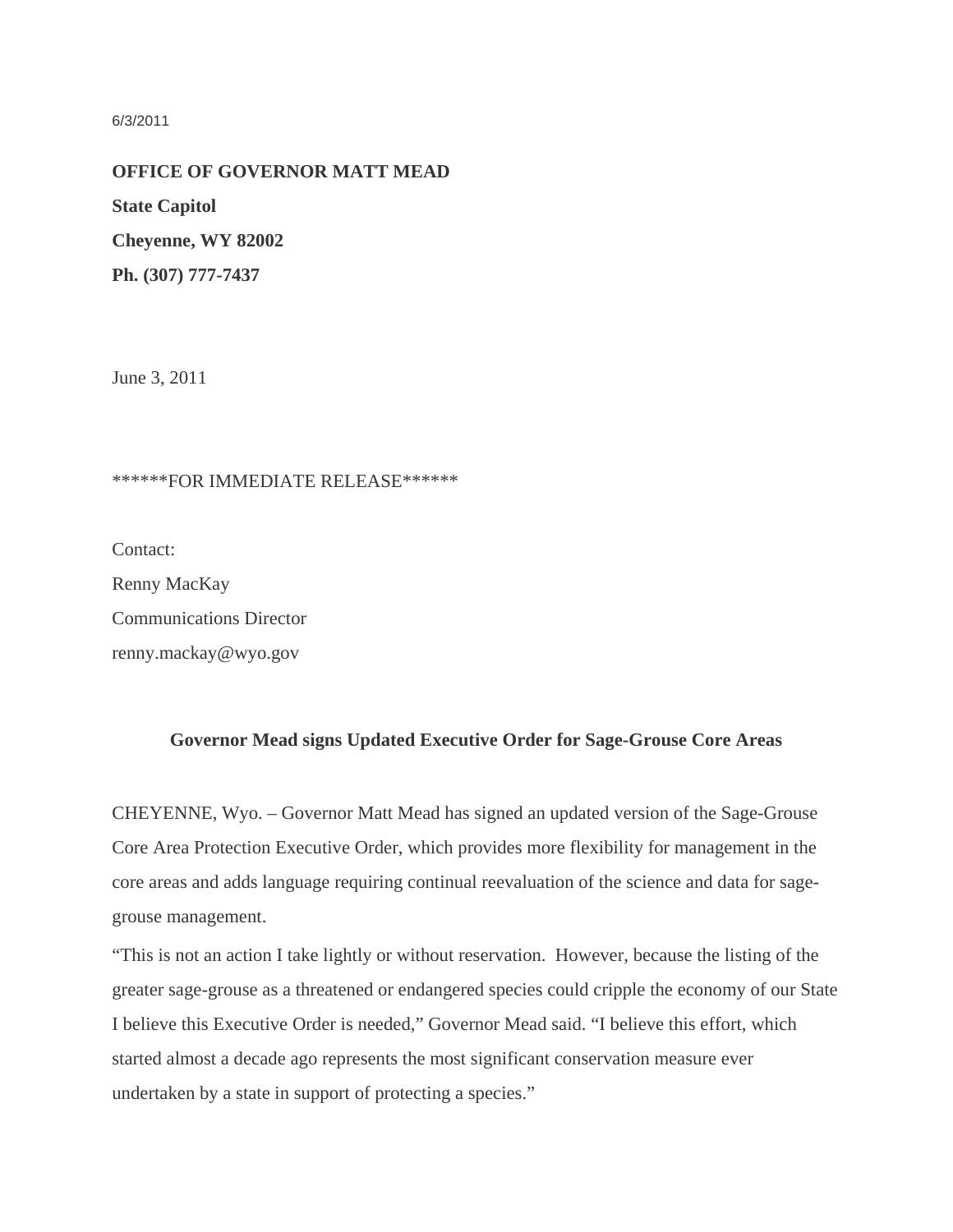The U.S. Fish and Wildlife Service has expressed support for Wyoming's Core Area Population strategy. The agency called it a "sound policy" for conservation of the greater sage-grouse and the Order factors heavily in the agency's annual status review, which is required under the Endangered Species Act. The U.S. Fish and Wildlife Service previously determined that listing the greater sage-grouse as threatened or endangered under the Endangered Species Act is warranted, but precluded. That means there are higher priority species in need of the federal government's resources.

"There is an active effort to have the sage-grouse listed, but this Order reflects a state effort to develop a compromise acceptable to all sides," Governor Mead said. "We need more of these state-led efforts to have a voice in protection of species and I appreciate the federal government's support of this strategy."

This Order reflects the continued hard work of many people. Governor Mead thanked the Sage-Grouse Implementation Team for its perseverance in balancing the needs of sage-grouse and the needs of the industries that employ many people in Wyoming.

Bob Budd, Chair of the Implementation Team, said, "The team appreciates the thorough review that Governor Mead and his staff have done. We believe the Order lays a good foundation upon which to move forward."

Governor Mead said it is important to ensure the strategy is flexible and the changes he made to the Order help to achieve that goal. This includes allowing some land uses inside the core area if the activities will not cause declines in sage-grouse populations and co-locating disturbances in areas that are already disturbed or are naturally unsuitable for sage-grouse.

The Executive Order replaces the Order signed by former governor, Dave Freudenthal, in 2010. The revised order leaves the boundaries of the core area intact.